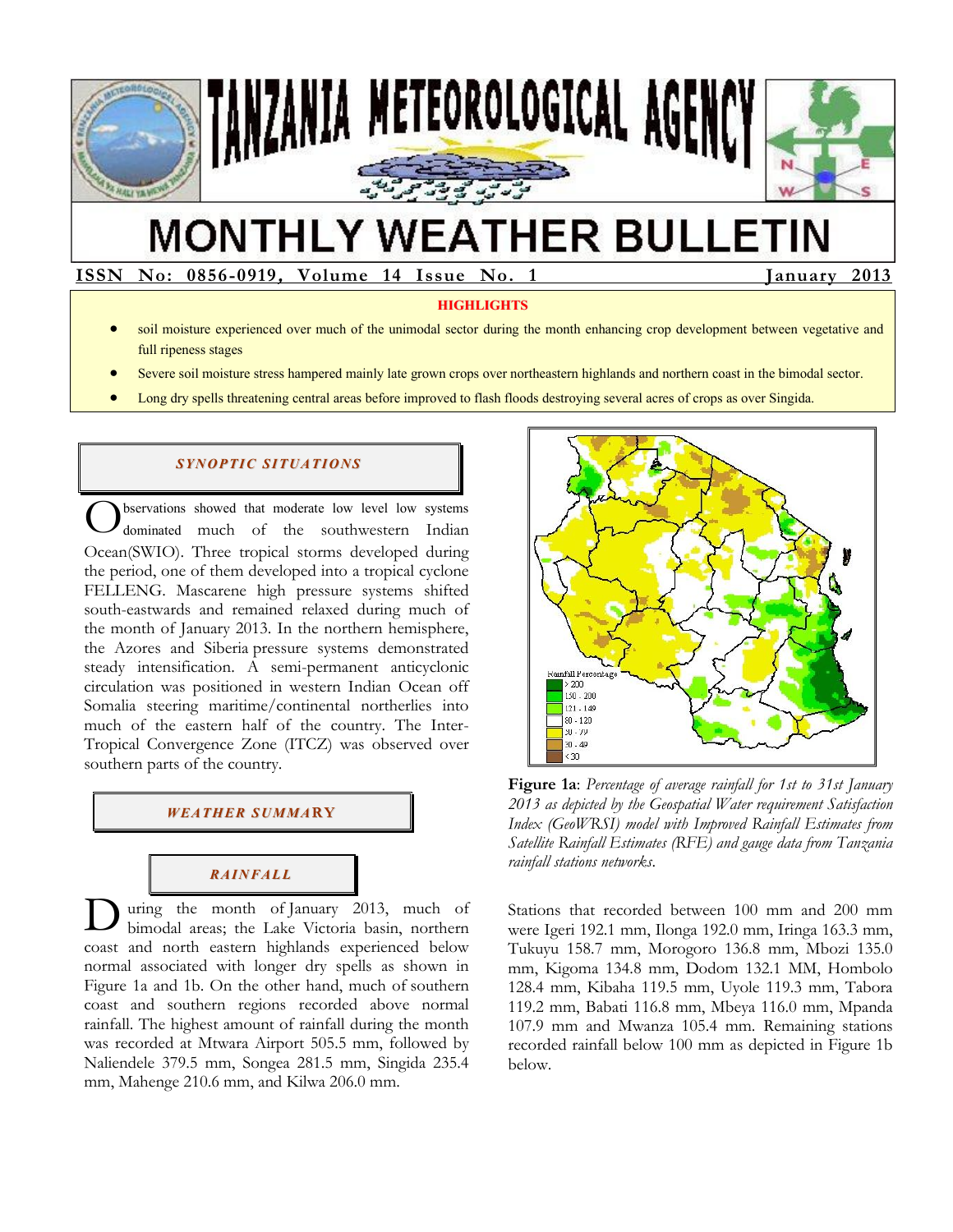

**Figure 1b:** January 2013 Rainfall distribution in (mm)

#### *MEAN AIR TEMPERATURE*

ean maximum temperature during the month ranged between 20.6ºC and 33.7ºC as indicated in Figure 2A below. The highest absolute maximum temperature of 34.8°C was observed at Moshi during the third dekad of the month. The lowest absolute maximum temperature was 20.0 °C observed during the first dekad of the month over Igeri in the southwestern highlands.  $\overline{\mathbf{M}}_{\!\scriptscriptstyle\mathrm{r}}^{\!\scriptscriptstyle\mathrm{e}}$ 



**Figure 2A**: January 2013 Mean maximum temperature  $(^{\circ}C)$ 

Temperatures were relatively high as was evident over almost the whole country during the month, with the lowest observed values obtained over Igeri in the southwestern highlands, as indicated in Figs 2A and 2B.



**Figure 2B:** January 2013 Mean minimum temperature  $(^{\circ}C)$ 

The mean minimum air temperatures ranged from 12.5 ºC to 25.5ºC, whereby the lowest absolute minimum temperature was 12.3°C recorded at Igeri during the first dekad of the month, while the highest absolute minimum was 26.0°C recorded at Kilwa during the third dekad of January 2013.

#### *MEAN SUNSHINE DURATION*

unshine durations across the country during the Sunshine durations across the country during the month of January 2013 ranged from about 2 hrs per day as the shortest duration observed around Igeri to about 12 hrs per day as recorded over Tanga in the northern coast areas of the country as shown in Figure 3.



**Figure 3:** January 2013 Mean sunshine hours (hrs/day)